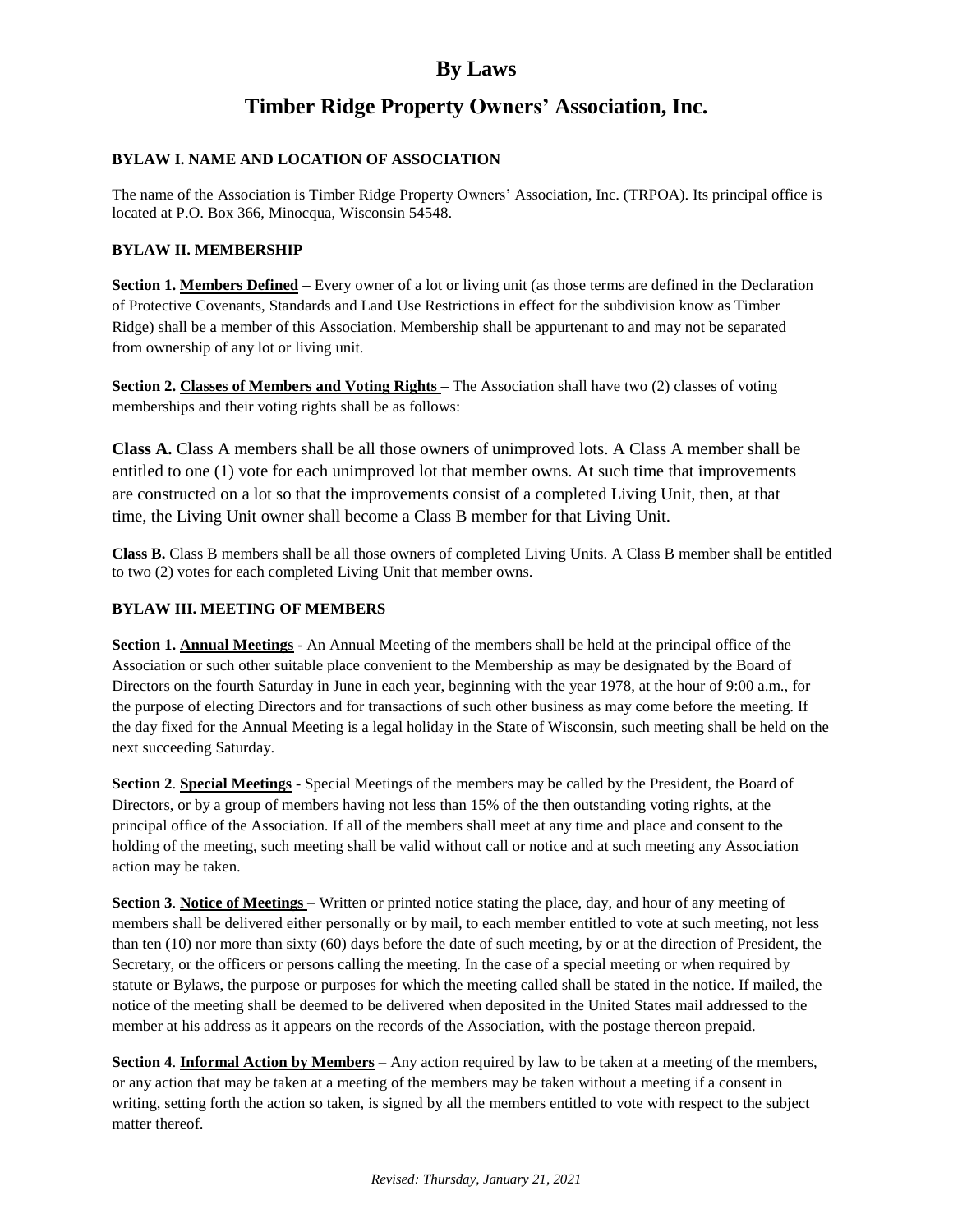# **Timber Ridge Property Owners' Association, Inc.**

**Section 5**. **Quorum** – Members holding 51% of the votes that may be cast at any meeting shall constitute a quorum at such meeting. If a quorum is not present at any meeting of the members, a majority of the members present may adjourn the meeting from time to time without further notice.

**Section 6**. **Adjourned Meetings** – If any meeting of the members cannot be organized because a quorum has not attended, the members who are present, either in person or by proxy, may, except as otherwise provided by law, adjourn the meeting to a time not less than 48 hours from the time the original meeting was called, at which subsequent meeting the quorum requirement shall be members holding 30% of the votes that may be cast at any meeting.

**Section 7**. **Proxies** – A member may appoint as his/her proxy any other lot owner or living unit owner of a residence in a multiple family structure or may appoint as his/her proxy the President or other member of TRPOA, Inc. Any proxy must be filed with the Secretary before the appointed hour of each meeting. At any meeting of members, a member entitled to vote may vote by proxy executed in writing by the member or by the member's duly authorized attorney-in-fact. No proxy shall be valid after six months from the date of its execution, unless otherwise provided in the proxy.

### **BYLAW IV**. **BOARD OF DIRECTORS**

**Section 1. General Powers** – The affairs of the Association shall be managed by its Board of Directors. The Directors need to be lot owners and residents in Timber Ridge. The general purposes of the Board of Directors are to help assure that Timber Ridge will become and remain an attractive community; to preserve and maintain the general beauty and attractiveness of Timber Ridge; to ensure the most appropriate development and improvement of Timber Ridge and each lot; to guard against the erection of poorly designed or poorly proportioned structures; to ensure the highest and best development; to preserve the values of all lots and to do what is necessary to increase property values and to encourage and secure the construction of attractive structures within Timber Ridge. In order to carry out the purposes of the Board of Directors, the Board shall have the power to take whatever action is necessary in fulfilling its purposes.

**Section 2**. **Number, Tenure and Qualifications** – The number of Directors shall be seven (7) or eight (8). The Directors shall be elected at the annual meeting of members. Each Director shall have a two (2) year term. The terms shall be staggered so that four (4) directors shall be elected at each annual meeting of members. A Director must be a lot owner and resident in Timber Ridge.

**Section 3**. **Regular Meetings** – The Board of Directors shall conduct regular meetings during months of January, February, March, April, May, June, July, August, September, October and November. A member of the Board of Directors may appoint as his/her proxy another Board member at either a regular meeting or a special Board meeting. Any proxy must be filed with the Secretary before the appointed hour of each meeting. The proxy must be in writing signed by the Board member or his/her authorized attorney-in-fact.

**Section 4**. **Special Meetings** – Special meetings of the Board of Directors may be called by or at the request of the President or any two Directors, and shall be held at the principal office of the Association or at such other place as the Directors may determine.

**Section 5**. **Notice** – Notice of any special meeting of the Board of Directors shall be given at least two days previously thereto by written notice delivered personally or sent by mail, telegram, e-mail, fax, or by notice given by telephone, to each Director at his address as shown on the records of the Association. Any director may waive notice of any meeting. The attendance of a Director at any meeting shall constitute a waiver of notice of such meeting, except where a Director attends a meeting for the express purpose of objecting to the transaction of any business because the meeting is not lawfully called or convened. The business to be transacted at the meeting need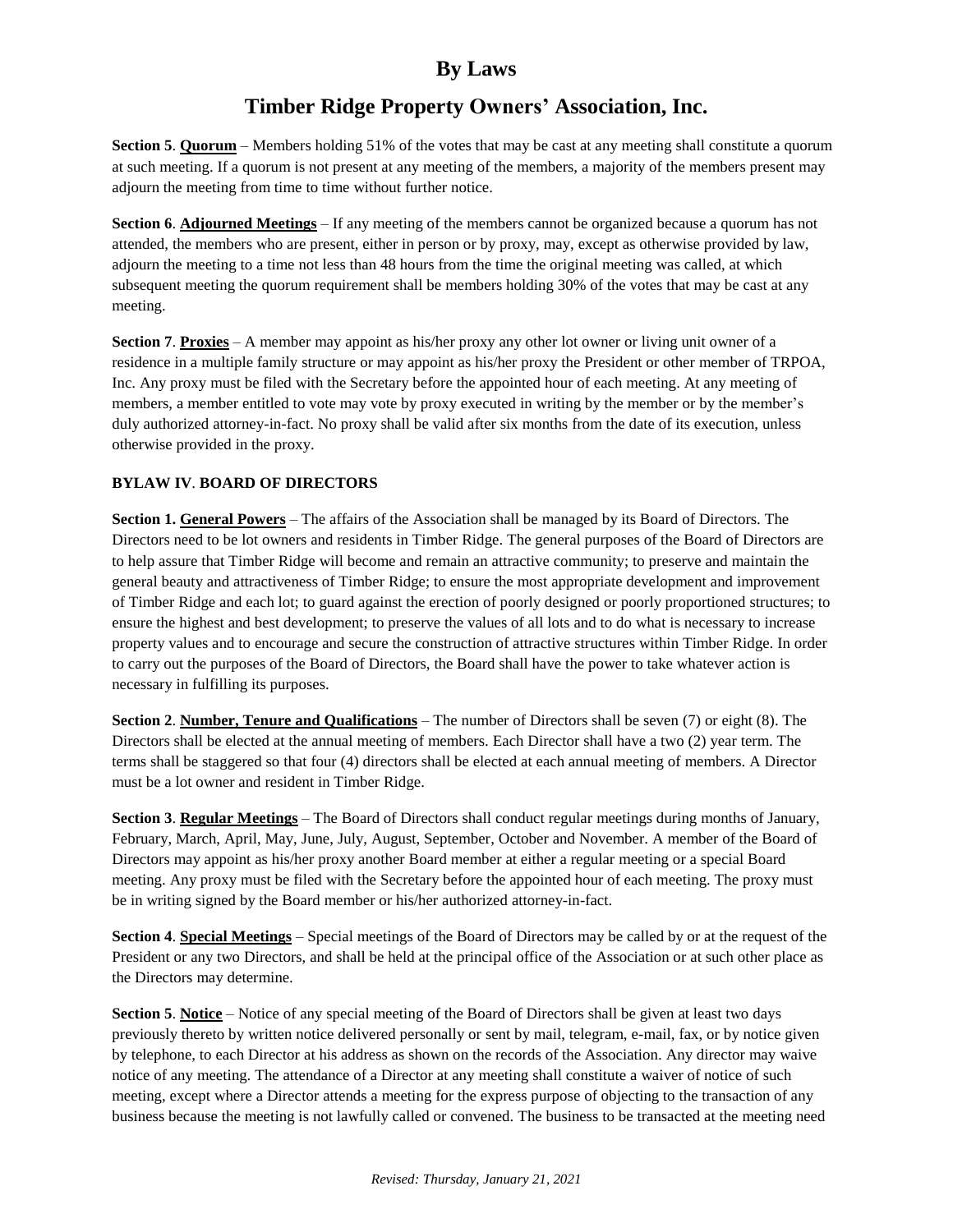# **Timber Ridge Property Owners' Association, Inc.**

not be specified in the notice or waiver or notice of such meeting, unless specifically required by law or by the Bylaws.

**Section 6**. **Quorum** – A majority of the Board of Directors shall constitute a quorum for the transaction of business at any meeting of the Board, but if less than the majority of the Board of Directors are present at any meeting, a majority of theDirectors present may adjourn the meeting from time to time without further notice. The act of a majority of the Directors present at a meeting at which a quorum is present shall be the act of the Board of Directors, unless the act of a greater number is required by law or by these Bylaw.

**Section 7**. **Vacancies** – Any vacancy occurring in the Board of Directors and any Directorship to be filled by reason of an increase in the number of Directors, shall be filled by the Board of Directors. A Director appointed to fill a vacancy shall serve for the unexpired term of his/her predecessor in office.

**Section 8. Compensation** – Directors as such shall not receive any stated salaries for their services but, by resolution of the Board of Directors, expenses of attending any regular or special meeting of the Board of Directors, if any, may be allowed. Nothing herein contained shall be construed to preclude any Director from serving the Association in any other capacity and receiving compensation therefor.

**Section 9**. **Unanimous Consent Without Meeting** – Any action required or permitted by the Articles of Incorporation or Bylaws or any provision of law to be taken by the Board of Directors at a meeting or by resolution may be taken without a meeting if a consent in writing, setting forth the action so taken shall be signed by all of the Board of Directors then in office.

**Section 10**. **Board Member Electronic Attendance at Board of Directors** '**Meetings** – Any member of the Board of Directors may attend and participate in any regular or special meeting from a remote location via electronic means provided that such attendance is in compliance with the rules set forth herein.

- **(1)** Prerequisites. Any two (2) members of the Board of Directors shall be provided the opportunity to attend a regular or special meeting via electronic means from a remote location if a quorum is physically present at the meeting site, the quorum votes to approve the attendance by electronic means, and the requesting member meets the following conditions:
	- a. The member must notify the Secretary at least 48 hours prior to the scheduled meeting, unless such notice is impractical, so that communications equipment can be arranged. Said notification to the Secretary shall be by electronic or hard copy means and signed electronically or hand signature. Inability to make the necessary technical arrangements will result in denial of a request for electronic attendance.
	- b. The member must assert one (1) of the four (4) following reasons why he/she is unable to physically attend the meeting: 1. Due to personal illness or disability; 2.Due to employment purposes; 3. Due to a family emergency; 4. Due to absence from the area.
- **(2)** Quorum and Vote Required Providing the above prerequisites have been met and following roll call to establishthat a quorum is physically present at the meeting site, a motion shall be made and considered as to whether to allow the member to remotely attend the meeting via electronic means. A vote may be taken to permit participation for a stated series of meetings if the same reason applies to each case and proper notice has been provided to the Secretary. Otherwise, a vote must be taken to allow each remote participation via electronic means. The motion must be approved by a vote of the majority of the Board of Directors.
- **(3)** Adequate Equipment Required Any member participating electronically and other members of the Board ofDirectors must be able to have simultaneous aural communications, and members of the audience must be able to hear all of the communications at the meeting site. Before allowing remote attendance via electronic means at any meeting, the Board of Directors shall provide equipment adequate to accomplish this objective at the meeting site.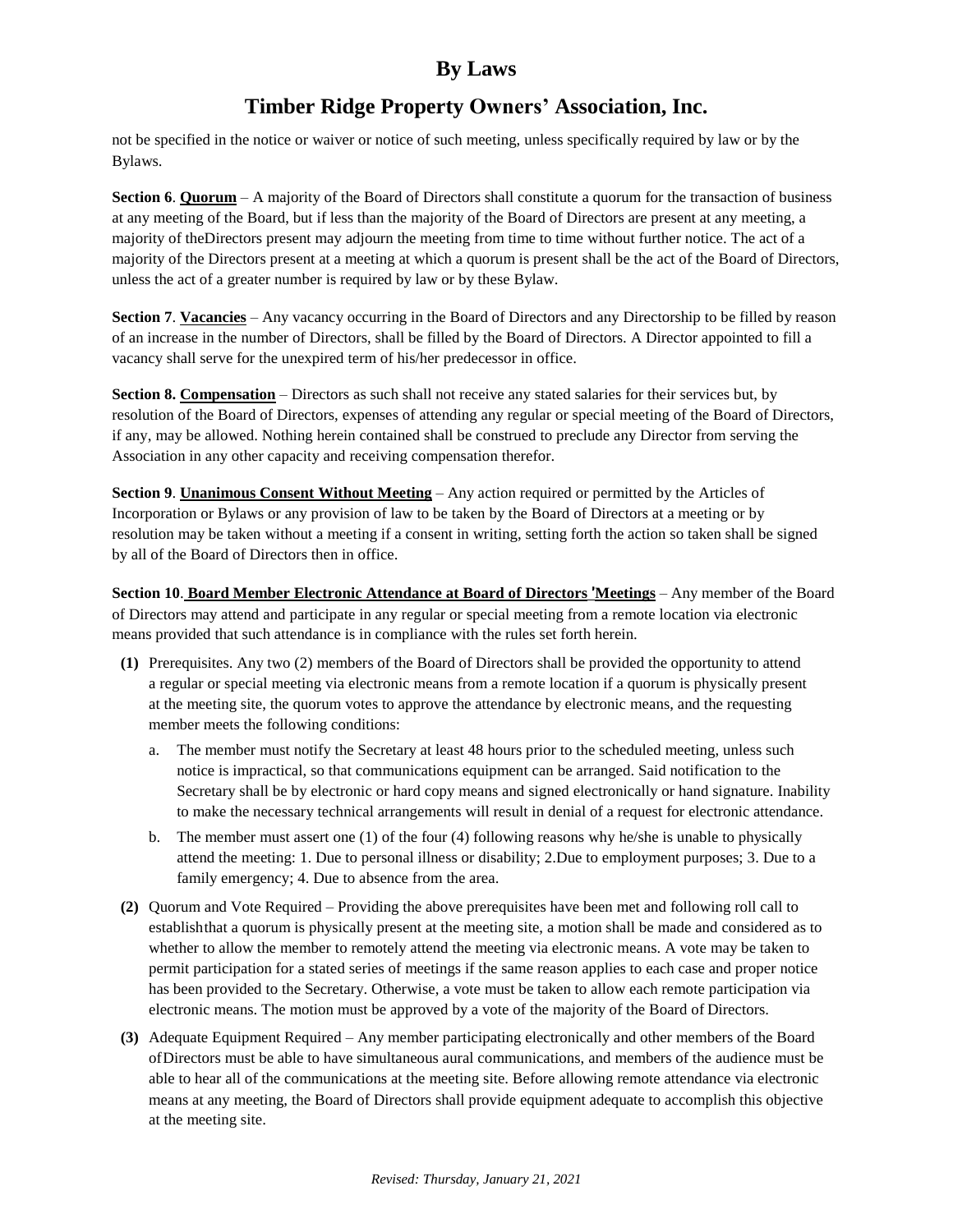# **Timber Ridge Property Owners' Association, Inc.**

- **(4)** Meeting Minutes Any member attending remotely via electronic means shall be counted as present at the meeting. The meeting minutes shall reflect and state specifically whether each member is physically present, absent, or present by electronic means and shall state the approved reason necessitating attendance via electronic means.
- **(5)** Rights of Remote Member Any member permitted to participate remotely via electronic means shall be permitted to express his/her comments during the meeting and participate in the same capacity as those members physicallypresent, subject to all general meeting guidelines and procedures previously adopted and adhered to. The remote member shall be heard, considered, and counted as to any vote taken. Accordingly, the name of any remote member shall becalled during any vote taken and his/her vote counted and recorded by the Secretary and placed in the meeting minutes. A member participating remotely via electronic means may leave a meeting and return as in the case of any member, provided the member attending via electronic means shall announce his/her leaving and returning to the quorum present.
- **(6)** Any associated costs withattendance and participation via electronic means, including video conferencing and other audio and video equipment, must be approved by the Board of Directors prior to incurring such costs.

### **BYLAW V. OFFICERS**

**Section 1. Officers** – The officers of the Association shall be a president, one or more vice-presidents (the number thereof to be determined by the Board of Directors), a secretary, a treasurer, and such other officers that may be elected in accordance with the provisions of the Article. The Board of Directors may elect or appoint such other officers, including one or more assistant secretaries and one or more assistant treasurers, as it shall deem desirable, such officers to have the authority and perform the duties prescribed, from time to time, by the Board of Directors. Any two or more offices may be held by the same person, except the office of the President.

**Section 2. Election and Term of Office** – The officers of the Association shall be elected annually by the Board of Directors at the regular annual organizational meeting of the Board of Directors. If the election of the officers is not held at such meeting, such election shall be held as soon thereafter as is convenient. New offices may be created and filled at any meeting of the Board of Directors. Each officer shall hold office until his/her successor has been duly elected and qualifies.

**Section 3. Removal** – Any officer elected or appointed by the Board of Directors may be removed by the Board of Directors whenever in its judgment the best interest of the Association would be served thereby, but such removal shall be without prejudice to the contract rights, if any, of the officer so removed.

**Section 4. Vacancies** – A vacancy in any office because of death, resignation, removal, disqualification or otherwise, may be filled by the Board of Directors for the unexpired portion of the term.

**Section 5. Powers and Duties** – The several officers shall have such powers and shall perform such duties as may from time to time be specified in resolutions or other directives of the Board of Directors. In the absence of such specifications, each officer shall have the powers and authority and shall perform and discharge the duties of officers of the same title serving nonprofit associations having the same or similar general purposes and objectives as this Association.

**Section 6. Compensation** – The secretary and treasurer shall receive a salary set from time to time by the Board of Directors. The secretary and treasurer shall be reimbursed for their out-of-pocket expenses.

#### **BYLAW VI. DESIGN REVIEW BOARD**

**Section 1. Creation** – The Chairperson and its members shall be determined at the annual organizational meeting of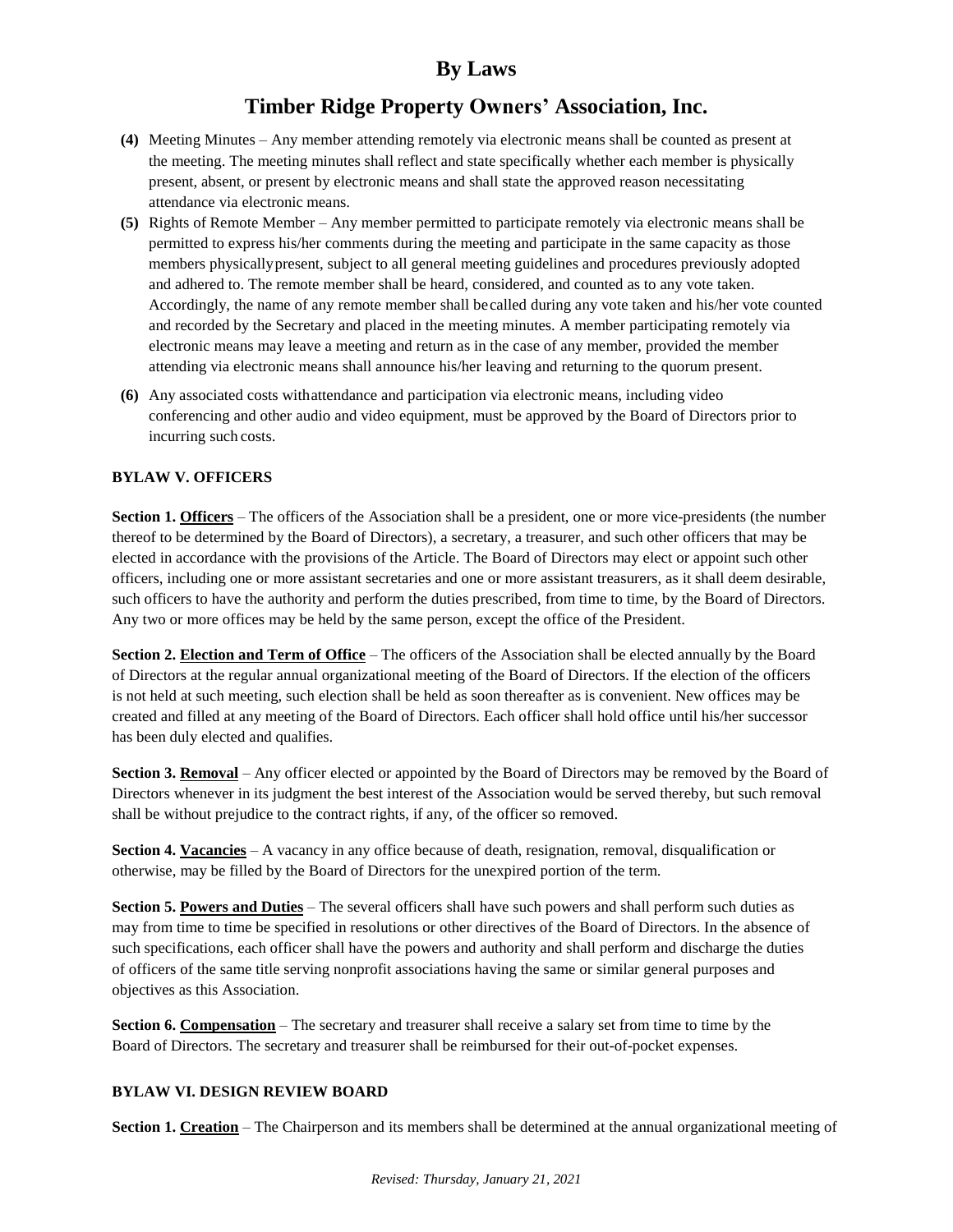# **Timber Ridge Property Owners' Association, Inc.**

the Board of Directors in accordance with Article VII, Section 1 of the Protective Covenants.

**Section 2. Chairperson** – This person's responsibilities are as follows:

- i. Coordinate the activities of the DRB necessary to accomplish its charges as described in Article VII of the Protective Covenants.
- ii. Keep a record of all documentation for each project reviewed by the DRB.
- iii. Submit a monthly written report to the Board of Directors for their use in monitoring the activities of the DRB. Create other reports as requested by the Board.
- iv. Attend Board of Director meeting upon request.

**Section 3. Stipend** – The Chairperson of the DRB shall receive an annual stipend of 25% of all Processing Fees, collected by the TRPOA, in accordance with Article VII, Section 9 of the Protective Covenants.

#### **BYLAW VII. CONTRACTS, CHECKS, DEPOSITS AND REFUNDS**

**Section 1. Contracts** – The Board of Directors may authorize any officer or officers, agent or agents of the Association, in addition to the officers so authorized by these Bylaws, to enter into any contract or execute and deliver any instrument in the name of or on behalf of the Association, and such authority may be general or may be confined to specific instances.

**Section 2. Checks, Drafts or Orders** – All checks, drafts or orders for the payment of money, notes or other evidences of indebtedness issued in the name of the Association, shall be signed by such officer or officers, agent or agents of the Association and in such manner as shall from time to time be determined by resolution of the Board of Directors. In the absence of such determination by the Board of Directors, any instruments that exceed \$1,000 and compensation paid (regardless of the amount) to the secretary or treasurer, shall be signed by the treasurer or an assistant treasurer and countersigned by the president or a vice-president of the Association.

**Section 3. Deposits** – All funds of the Association shall be deposited from time to time to the credit of the Association in such banks, trust companies or other depositories as the Board of Directors may select.

**Section 4. Gifts** – The Board of Directors may accept on behalf of the Association any contribution, gift, bequest, or device for any purpose of the Association.

#### **BYLAW VIII. BOOKS AND RECORDS**

The Association shall keep correct and complete books and records of account and shall also keep minutes of the proceedings of its members. Board of Directors and committees having and exercising any of the authority of the Board of Directors shall keep at the principal office a record giving the names and addresses of the members entitled to vote. All books and records of the Association may be inspected by any member or his/her agent or attorney for any proper purpose at any reasonable time.

#### **BYLAW IX. FISCAL YEAR**

The fiscal year of the Association shall commence on June 1 and end on May 31 of the following year.

#### **BYLAW X. ASSESSMENTS**

**Section 1. Maintenance and Special Assessments** – The members shall pay all maintenance and special assessments in such amounts and in such manner as shall be determined pursuant to the provisions of the Declaration of Protective Covenants, Standards and Land Use Restrictions.